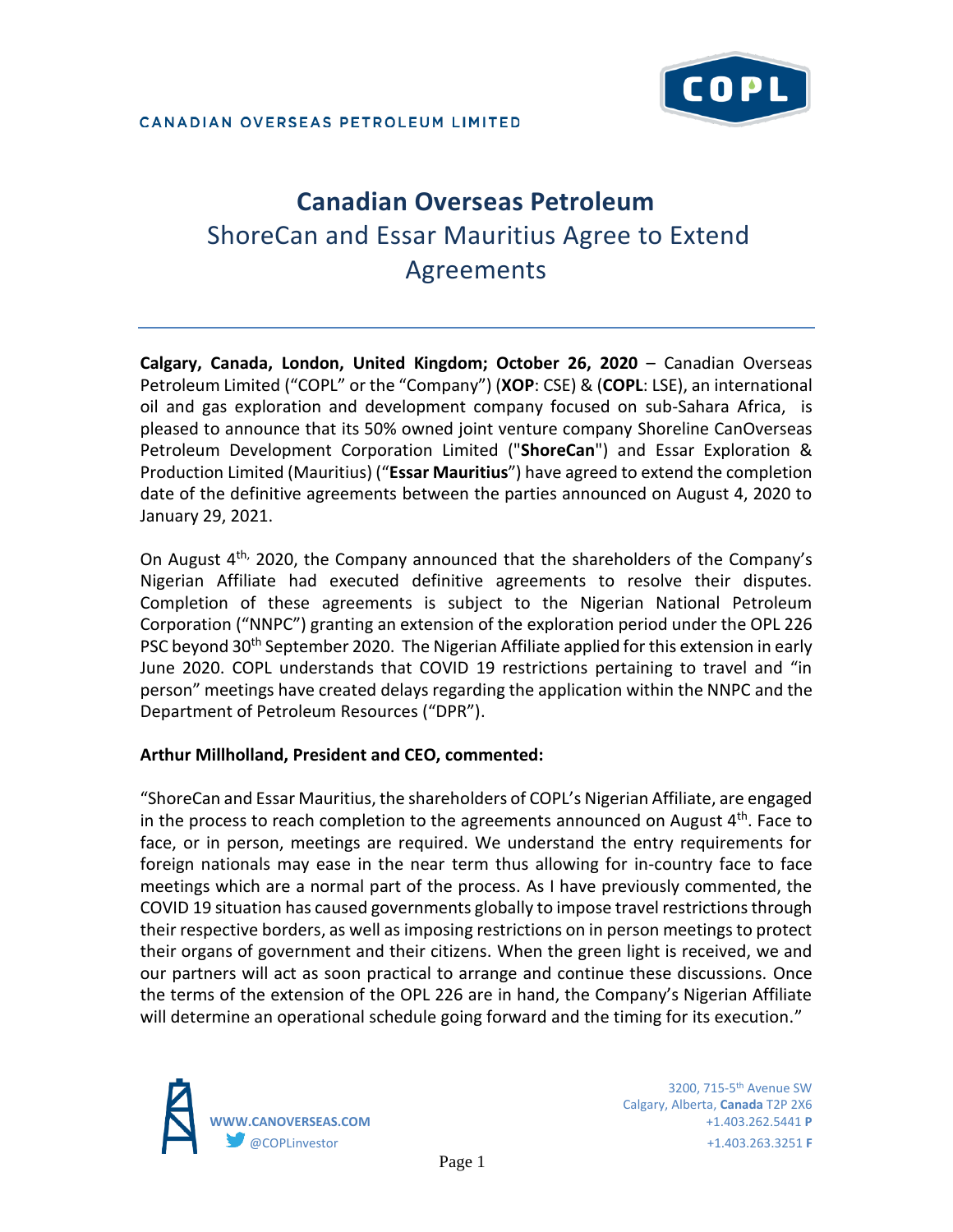The Common Shares are listed under the symbol **"XOP"** on the CSE and under the symbol **"COPL"** on the London Stock Exchange.

## **About the Company:**

The Company is actively pursuing opportunities in Nigeria and sub-Saharan Africa in partnership with Shoreline Energy International Limited ("Shoreline") as part of its strategy to generate stable cash flow from secure offshore and onshore assets. The Company and Shoreline, through their jointly held affiliated company Shoreline Canadian Overseas Petroleum Development Corporation ("ShoreCan"), currently hold 80% of the share capital and have taken over the management of Essar Exploration and Production Limited (Nigeria) ("Nigerian Affiliate" or the "Affiliate"). On August 4, 2020 the Company announced that the shareholders of the Nigerian Affiliate had executed definitive agreements to resolve their disputes. Completion is ongoing, and when completed ShoreCan's shareholding in the Affiliate will change in accordance to the terms outlined in the Press Release. The Affiliate holds an attractive oil appraisal and development project in shallow to mid-water offshore Nigeria on its 100% holding in OPL 226. In other ventures, ShoreCan has been indicatively awarded an exploration license onshore Mozambique in the 5th Licensing Round adjacent to the producing Pande-Temane Gas and light oil field complex.

## **For further information, please contact:**

### **Mr. Arthur Millholland, President & CEO**

Canadian Overseas Petroleum Limited Tel: + 1 (403) 262 5441

### **Cathy Hume**

CHF Investor Relations Tel: +1 (416) 868 1079 ext. 231 Email: cathy@chfir.com

## **Charles Goodwin**

Yellow Jersey PR Limited Tel: +44 (0) 75 4427 5882 Email: copl@yellowjerseypr.com



Calgary, Alberta, **Canada** T2P 2X6 **WWW.CANOVERSEAS.COM** +1.403.262.5441 **P** @COPLinvestor +1.403.263.3251 **F**